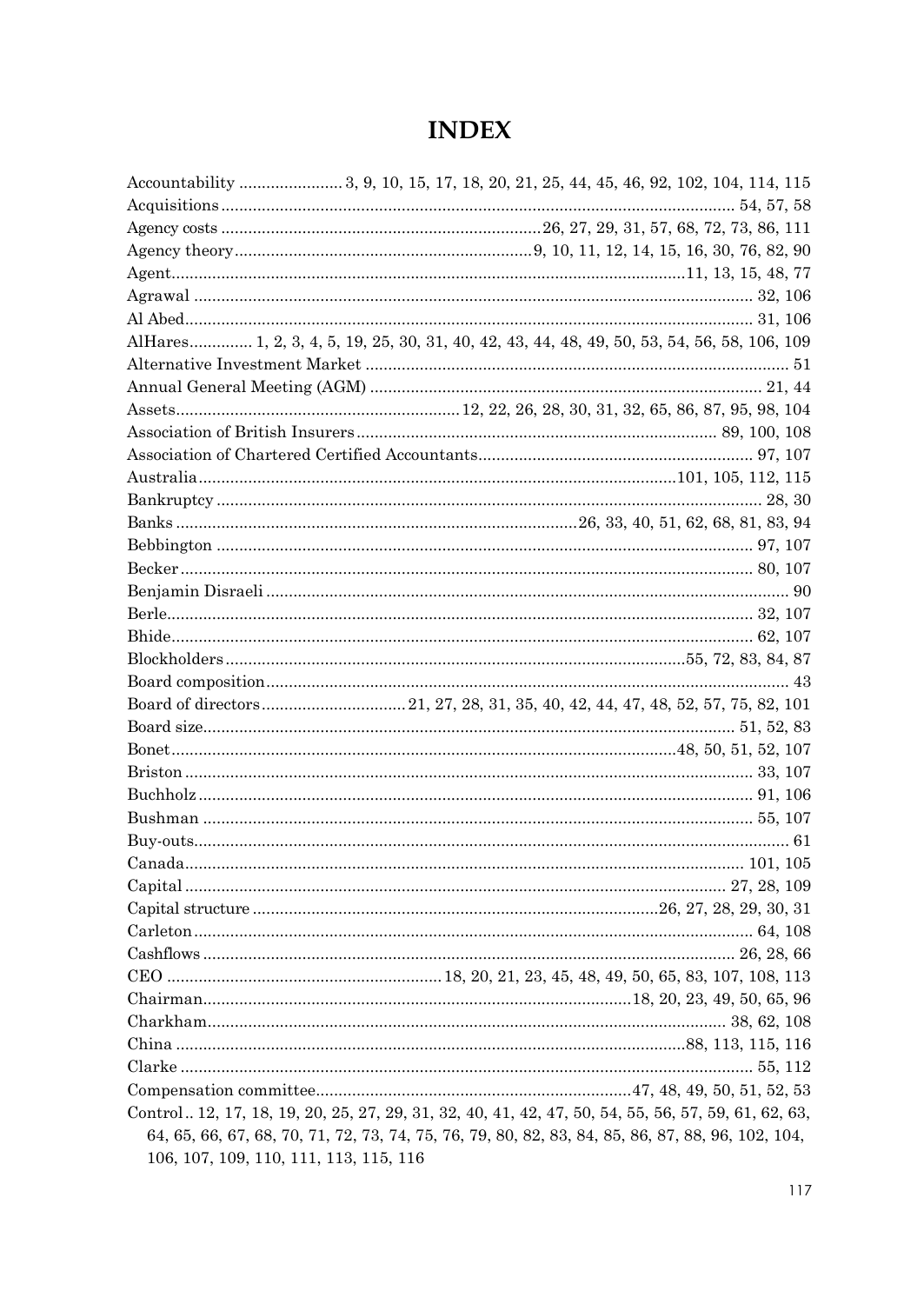| Corporate governance3, 4, 5, 9, 10, 11, 16, 17, 18, 20, 21, 22, 24, 25, 27, 28, 29, 30, 31, 32,   |  |
|---------------------------------------------------------------------------------------------------|--|
| 33, 35, 37, 38, 39, 40, 41, 43, 45, 47, 52, 53, 55, 59, 61, 62, 63, 64, 66, 67, 81, 82, 83, 85,   |  |
| 87, 88, 89, 91, 98, 99, 104, 106, 107, 108, 109, 110, 111, 112, 113, 114, 115, 116                |  |
|                                                                                                   |  |
|                                                                                                   |  |
|                                                                                                   |  |
|                                                                                                   |  |
|                                                                                                   |  |
|                                                                                                   |  |
|                                                                                                   |  |
|                                                                                                   |  |
| Disclosure11, 23, 24, 40, 43, 44, 45, 46, 49, 60, 75, 93, 96, 97, 100, 110, 111, 115              |  |
|                                                                                                   |  |
|                                                                                                   |  |
|                                                                                                   |  |
|                                                                                                   |  |
|                                                                                                   |  |
|                                                                                                   |  |
|                                                                                                   |  |
|                                                                                                   |  |
|                                                                                                   |  |
|                                                                                                   |  |
|                                                                                                   |  |
|                                                                                                   |  |
| Finance 3, 5, 9, 10, 11, 12, 27, 28, 29, 31, 35, 56, 80, 86, 98, 107, 108, 109, 113, 114          |  |
|                                                                                                   |  |
|                                                                                                   |  |
|                                                                                                   |  |
|                                                                                                   |  |
|                                                                                                   |  |
|                                                                                                   |  |
|                                                                                                   |  |
|                                                                                                   |  |
|                                                                                                   |  |
|                                                                                                   |  |
|                                                                                                   |  |
|                                                                                                   |  |
| Government. 11, 17, 21, 22, 24, 25, 36, 50, 67, 69, 71, 78, 79, 80, 81, 84, 93, 94, 105, 112, 115 |  |
|                                                                                                   |  |
|                                                                                                   |  |
|                                                                                                   |  |
|                                                                                                   |  |
|                                                                                                   |  |
|                                                                                                   |  |
|                                                                                                   |  |
|                                                                                                   |  |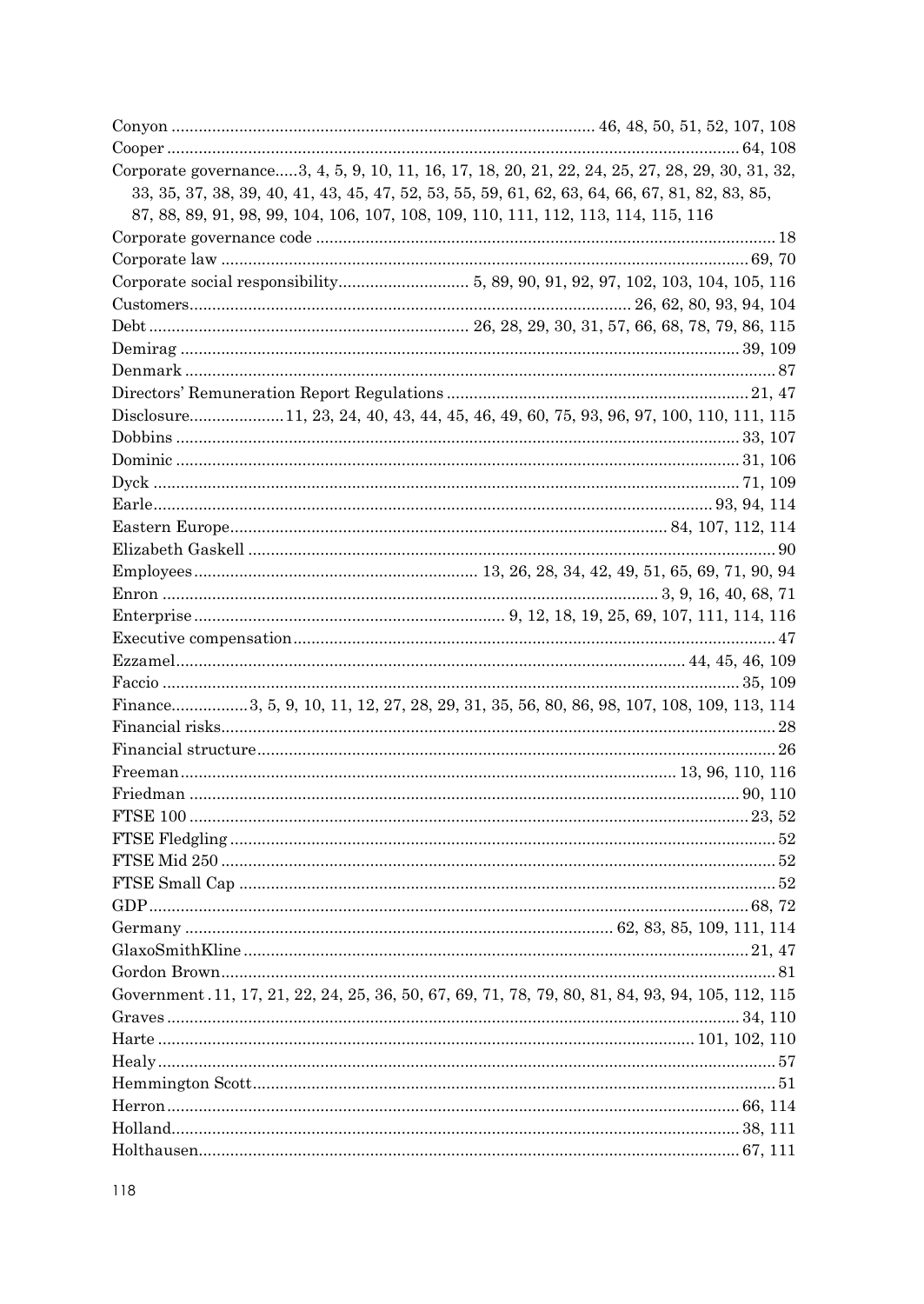| Institutional investors  3, 11, 32, 33, 34, 35, 36, 37, 38, 39, 41, 64, 99, 103, 107, 112, 114      |  |
|-----------------------------------------------------------------------------------------------------|--|
|                                                                                                     |  |
|                                                                                                     |  |
|                                                                                                     |  |
|                                                                                                     |  |
|                                                                                                     |  |
|                                                                                                     |  |
|                                                                                                     |  |
|                                                                                                     |  |
|                                                                                                     |  |
|                                                                                                     |  |
|                                                                                                     |  |
|                                                                                                     |  |
|                                                                                                     |  |
|                                                                                                     |  |
|                                                                                                     |  |
|                                                                                                     |  |
|                                                                                                     |  |
|                                                                                                     |  |
|                                                                                                     |  |
|                                                                                                     |  |
|                                                                                                     |  |
|                                                                                                     |  |
|                                                                                                     |  |
|                                                                                                     |  |
|                                                                                                     |  |
|                                                                                                     |  |
|                                                                                                     |  |
|                                                                                                     |  |
|                                                                                                     |  |
| Market  12, 28, 29, 33, 35, 40, 45, 47, 48, 51, 53, 54, 55, 56, 57, 58, 59, 61, 62, 63, 64, 67, 68, |  |
| 69, 70, 71, 72, 78, 79, 80, 81, 82, 84, 85, 86, 87, 90, 91, 92, 94, 100, 102, 105, 106, 107,        |  |
| 111, 112, 113, 115, 116                                                                             |  |
|                                                                                                     |  |
|                                                                                                     |  |
|                                                                                                     |  |
|                                                                                                     |  |
|                                                                                                     |  |
|                                                                                                     |  |
|                                                                                                     |  |
|                                                                                                     |  |
|                                                                                                     |  |
|                                                                                                     |  |
|                                                                                                     |  |
|                                                                                                     |  |
|                                                                                                     |  |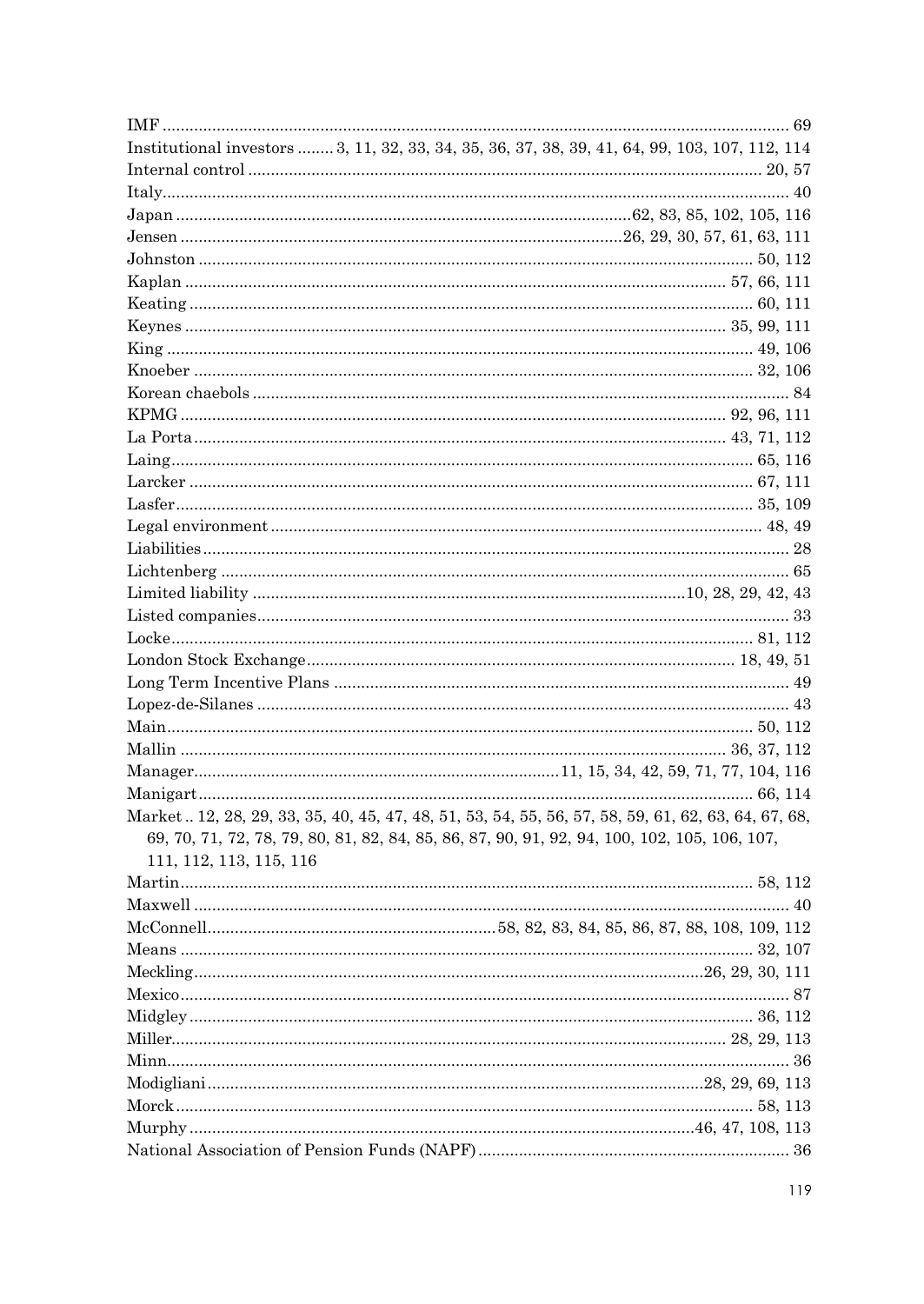| Ownership25, 26, 27, 30, 32, 33, 34, 35, 42, 44, 51, 56, 57, 61, 62, 63, 64, 65, 66, 67, 68, 69,    |  |
|-----------------------------------------------------------------------------------------------------|--|
| 70, 71, 72, 73, 74, 82, 83, 84, 85, 86, 87, 88, 104, 106, 111, 112, 113, 114, 115                   |  |
|                                                                                                     |  |
|                                                                                                     |  |
|                                                                                                     |  |
| Performance3, 4, 15, 16, 18, 25, 35, 39, 43, 44, 45, 46, 50, 54, 56, 58, 63, 64, 65, 66, 67, 75,    |  |
| 76, 78, 83, 84, 85, 87, 91, 92, 99, 100, 102, 104, 105, 106, 108, 110, 111, 112, 113, 115           |  |
|                                                                                                     |  |
|                                                                                                     |  |
|                                                                                                     |  |
|                                                                                                     |  |
|                                                                                                     |  |
|                                                                                                     |  |
| Reporting 17, 18, 20, 38, 40, 44, 58, 75, 76, 92, 94, 95, 96, 107, 111, 113, 114, 116               |  |
|                                                                                                     |  |
|                                                                                                     |  |
|                                                                                                     |  |
|                                                                                                     |  |
|                                                                                                     |  |
|                                                                                                     |  |
|                                                                                                     |  |
| Shareholders 9, 10, 11, 13, 15, 18, 19, 20, 21, 22, 23, 24, 26, 27, 28, 29, 30, 31, 32, 33, 34, 35, |  |
| 36, 37, 38, 39, 40, 41, 42, 43, 44, 45, 46, 47, 49, 51, 54, 55, 56, 57, 58, 59, 62, 65, 66, 67, 68, |  |
| 69, 71, 72, 73, 74, 76, 79, 82, 83, 84, 85, 87, 88, 89, 90, 94, 97, 99, 106, 115                    |  |
|                                                                                                     |  |
|                                                                                                     |  |
|                                                                                                     |  |
|                                                                                                     |  |
|                                                                                                     |  |
|                                                                                                     |  |
|                                                                                                     |  |
|                                                                                                     |  |
|                                                                                                     |  |
|                                                                                                     |  |
|                                                                                                     |  |
|                                                                                                     |  |
|                                                                                                     |  |
|                                                                                                     |  |
|                                                                                                     |  |
|                                                                                                     |  |